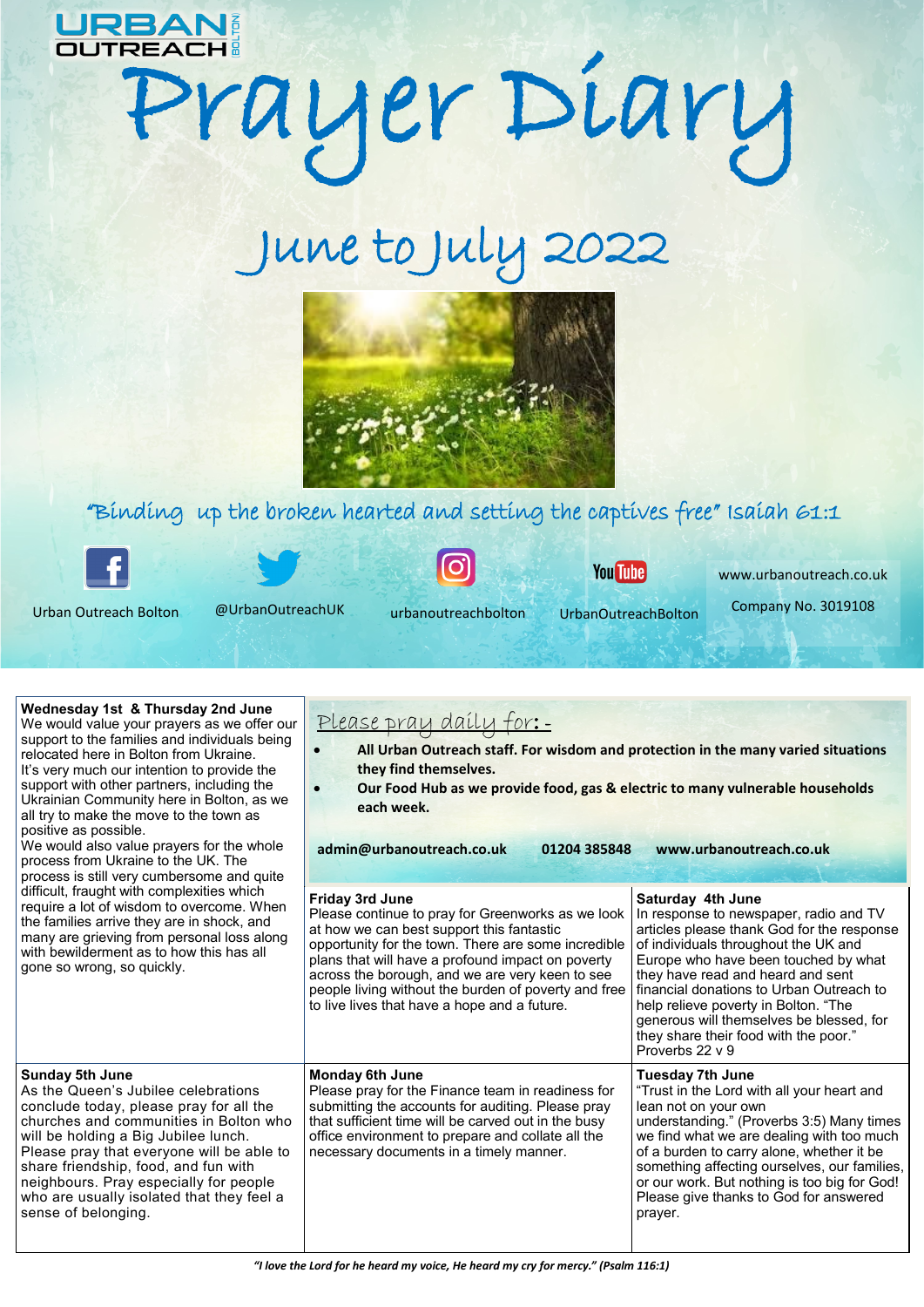| <b>Wednesday 8th June</b><br>It is always rewarding when we can get a<br>person to the point where they are ready to<br>move on and into their own home. It is never<br>straight forward but we relish challenges. We<br>have two women with babies and one with a<br>teenage son who are looking for the right<br>accommodation. Please keep them in your<br>prayers. | <b>Thursday 9th June</b><br>We thank God for the opportunity we've had,<br>over the last 15 years, to work with a group of<br>women exploited through sex work. We are<br>thankful for the opportunity God has given us<br>to change these women's lives. Although the<br>number of women in that location has<br>decreased, even one is too many! Please<br>pray that God's wisdom will be at the heart of<br>everything we do. | Friday 10th June<br>Join us today in prayer for a young woman<br>who has struggled for years to feel safe and to<br>be in a safe place. Please pray that God's<br>protection will surround her and keep her safe.<br>Please pray that her voice will be heard, and<br>she will find somewhere she can call home for<br>herself.                                                 |
|------------------------------------------------------------------------------------------------------------------------------------------------------------------------------------------------------------------------------------------------------------------------------------------------------------------------------------------------------------------------|----------------------------------------------------------------------------------------------------------------------------------------------------------------------------------------------------------------------------------------------------------------------------------------------------------------------------------------------------------------------------------------------------------------------------------|---------------------------------------------------------------------------------------------------------------------------------------------------------------------------------------------------------------------------------------------------------------------------------------------------------------------------------------------------------------------------------|
| <b>Saturday 11th June</b><br>Today let us thank God for His consistent<br>love and faithfulness. Isaiah 54:10 "For the<br>mountains may depart and the hills be<br>removed, but my steadfast love shall not<br>depart from you, and my covenant of peace<br>shall not be removed, says the Lord, who has<br>compassion on you."                                        | Sunday 12th June<br>Please pray with us for a woman who has<br>struggled over the last 2 years with her<br>physical health. She is doing well at present.<br>This is her time now for recuperation and<br>looking after herself. Please pray for her<br>health to continue to improve.                                                                                                                                           | Monday 13th June<br>Please pray for all students currently sitting<br>their GCSEs and A Levels and for those<br>submitting dissertations and sitting end of year<br>exams. Pray that they feel a calmness and<br>sense of peace as they await the results and<br>that they can lay all of their hopes and fears<br>before God knowing that they are safely held<br>in His love. |
| Tuesday 14th June<br>Please pray for the right actions to be taken<br>to keep a young boy, age 9, safe. Pray for<br>God's intervention to change the course of<br>his life and protect his physical,<br>psychological, and emotional wellbeing.                                                                                                                        | Wednesday 15th June<br>Praise God for the Street Life Drop-In and for<br>the valuable volunteers that help to run the<br>weekly sessions. Please pray for the staff that<br>seek to help those who attend whether they<br>are looking for help with emergency housing,<br>other housing issues, obtaining travel tickets<br>for job interviews or food parcels.                                                                  | <b>Thursday 16th June</b><br>Please pray for those who Street Life have<br>been helping for many years but still choose to<br>live in chaos. Sadly, many clients have passed<br>away this year through this lifestyle. Pray the<br>staff would be equipped to show them God's<br>all powerful love can help them choose to<br>change.                                           |

*"You make known to me the path of life." (Psalm 16:11)*

| <b>Friday 17th June</b><br>Pray for a young couple that Street Life are<br>working with. They have been together about<br>6 months and are sofa surfing. He is working,<br>and the woman is looking for a job. Please<br>pray that the right accommodation is found.                                                            | <b>Saturday 18th June</b><br>Please pray for a man who Street Life has<br>been working with for a long time. He is an<br>alcoholic and is continually in and out of<br>hospital due to his drink related health<br>problems. Pray God would enable him to<br>resist the drink and become strong enough to<br>get his life back. He desperately wants this. | <b>Sunday 19th June</b><br>Join us as we pray for a lady who has mental<br>health and drug issues. Street Life has<br>accommodated and supported her numerous<br>times. She is now homeless again and in the<br>same situation. Pray that the Lord would<br>break through this destructive cycle so she<br>can be free to make the right choices.                                         |
|---------------------------------------------------------------------------------------------------------------------------------------------------------------------------------------------------------------------------------------------------------------------------------------------------------------------------------|------------------------------------------------------------------------------------------------------------------------------------------------------------------------------------------------------------------------------------------------------------------------------------------------------------------------------------------------------------|-------------------------------------------------------------------------------------------------------------------------------------------------------------------------------------------------------------------------------------------------------------------------------------------------------------------------------------------------------------------------------------------|
| Monday 20th June<br>Please pray for 2 men who are currently<br>homeless again. Street Life is trying to find<br>them accommodation out of borough, due to<br>past issues with peers. Pray that<br>accommodation will come available and that<br>they will start to engage with all the services<br>that are there to help them. | <b>Tuesday 21st June</b><br>With rising prices facing everyone, please<br>pray for great wisdom in how to help the<br>growing number of people impacted. Pray<br>that we are able to support all who need it<br>and find those who may not know where to<br>turn. Pray that people will find the courage to<br>ask for help.                               | <b>Wednesday 22nd June</b><br>Join us as we pray for the partnerships in our<br>town. Pray that the heart of people working<br>together is to strengthen the town and the<br>people who live in it. Pray that people are<br>able to see past their own agendas in order to<br>bring about change to communities across<br>Bolton.                                                         |
| <b>Thursday 23rd June</b><br>"I will give thanks to the Lord with my whole<br>heart; I will recount all of your wonderful<br>deeds." (Psalm 9:1)<br>Join us today as we thank God for His<br>continued provision and faithfulness to Urban<br>Outreach over so many years.                                                      | Friday 24th June<br>Today let us pray for Urban Outreach staff<br>who are working with children and families.<br>Pray that they would get a positive response<br>from the children they see, and that they can<br>help with advice and suggestions to sort out<br>issues. Please pray that these families would<br>be open to help and advice.             | <b>Saturday 25th June</b><br>Please pray today for families who are in<br>damaging or difficult circumstances. Pray that<br>children involved would not suffer in the long<br>term and that help would be provided to bring<br>relief and sort out the situations. Pray also for<br>the workers who are providing help, that they<br>would be patient and encourage the right<br>changes. |

*"I have written this to you who believe in the name of the son of God, so that you may know you have eternal life. And we are confident that he hears us whenever we ask for anything that pleases him." (1 John 5 v 13-14)*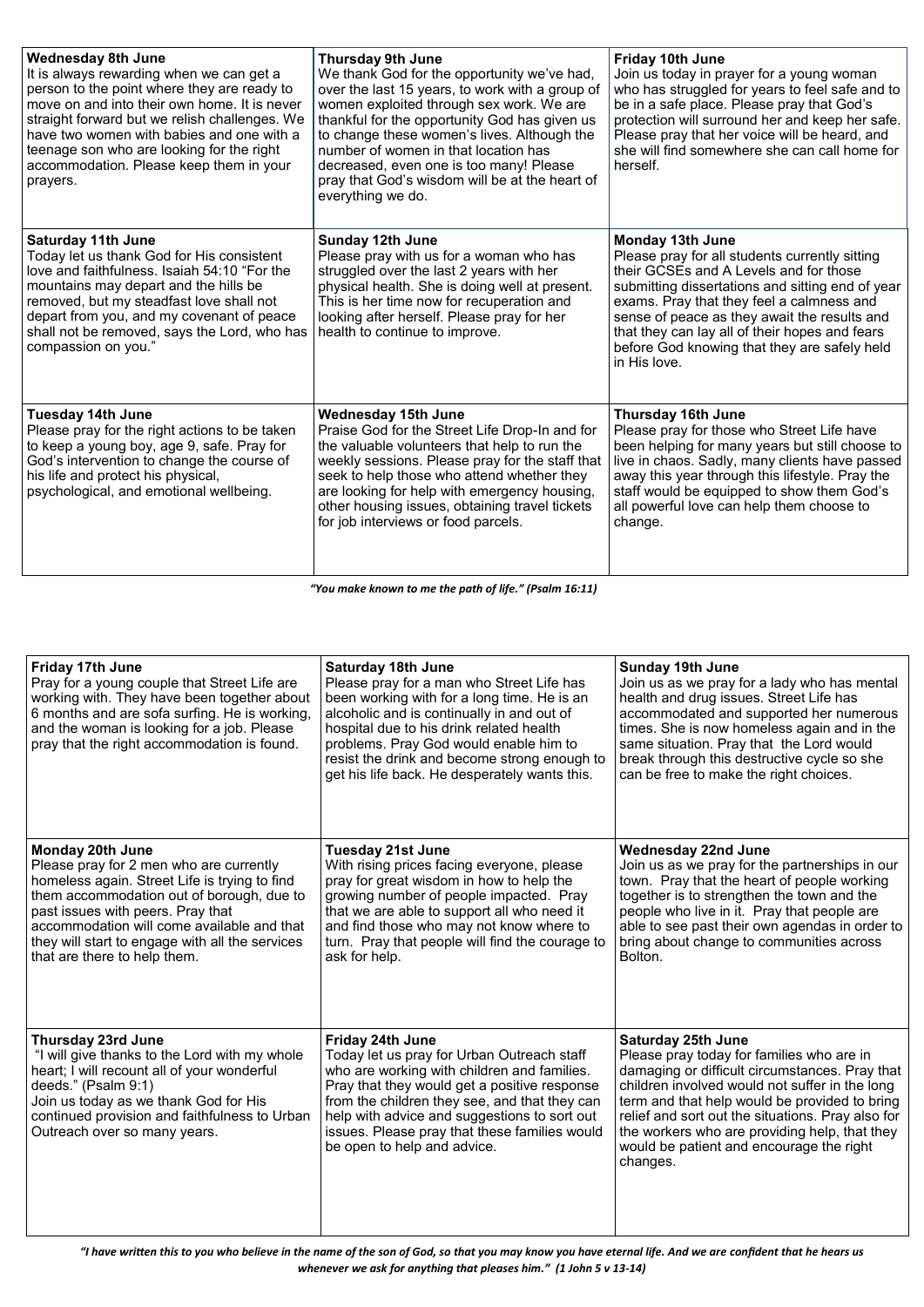| Sunday 26th June<br>Please pray for Dave Bagley as he preaches<br>at Bank Top URC this morning, that God's<br>anointing would be on him and that he would<br>both be blessed and be a blessing to those<br>that hear him. Please also pray for all the<br>churches in Bolton today, that they would all<br>hear God's word and be encouraged. | Monday 27th June<br>Please give thanks to God for His constant<br>interaction in the day to day life of our<br>trustees, staff, volunteers, supporters and<br>those whom we support. Please pray that<br>each will be filled and equipped with all that<br>is needed.                                                                                | <b>Tuesday 28th June</b><br>Please give thanks for all the opportunities we<br>have to share God's love and generosity with<br>those who are reaching out for help.                                                                                                                                                                                                                                                                                              |
|-----------------------------------------------------------------------------------------------------------------------------------------------------------------------------------------------------------------------------------------------------------------------------------------------------------------------------------------------|------------------------------------------------------------------------------------------------------------------------------------------------------------------------------------------------------------------------------------------------------------------------------------------------------------------------------------------------------|------------------------------------------------------------------------------------------------------------------------------------------------------------------------------------------------------------------------------------------------------------------------------------------------------------------------------------------------------------------------------------------------------------------------------------------------------------------|
| Wednesday 29th June<br>Please pray for a gentleman that we have<br>worked with for some time who has started a<br>journey of living each day without alcohol after<br>30 years of dependency. Pray that God 'leads<br>him not into temptation' and brings him peace<br>and healing to his body and his relationships<br>with this family.     | Thursday 30th June<br>"You will keep in perfect peace Him whose<br>mind is steadfast because He trusts<br>you." (Isaiah 26:3)<br>In these days of uncertainty please pray<br>that Urban Outreach holds onto this<br>promise. That we keep our eyes fixed on<br>Jesus and trust Him alone in our mission to<br>serve the people of Bolton. Thank you. | <b>Friday 1st July</b><br>"But seek first His kingdom and His<br>righteousness and all these things will be given<br>to you as well." (Matthew 6:33) This scripture<br>then goes on to say "do not worry about<br>tomorrow". Today and together let us ask God<br>to help the Trustees and the team at Urban<br>Outreach to focus on the needs of those whom<br>God has privileged us to meet, love and<br>support and not to worry about things that<br>hinder. |
| <b>Saturday 2nd July</b><br>Please join us today as we continue to pray<br>for ongoing developments within Urban<br>Outreach. That knowledge and wisdom would<br>be given in abundance as plans for the future<br>are discussed, prayed through and<br>implemented. Thank you.                                                                | <b>Sunday 3rd July</b><br>Pray today for single mothers and fathers,<br>who are now facing hardship as well as the<br>challenges of raising their children. Ask<br>God to be a source of hope and<br>encouragement to these families. Pray for<br>the food Pantry as it sees an increasing<br>number of single parents accessing<br>support.         | <b>Monday 4th July</b><br>Pray for Urban Outreach staff and volunteers<br>as they speak to people reaching out for help<br>or support. Pray that God would give them the<br>correct words to say, and that the words would<br>reflect His love, with each word bringing them<br>a closer relationship to God.                                                                                                                                                    |

*Be strong and courageous. Do not be afraid; do not be discouraged, for the Lord your God will be with you wherever you go. (Joshua 1 v 9)*

| Tuesday 5th July<br>Pray for the many volunteers who help<br>across all that Urban Outreach does in our<br>town, particularly pray for those who help at<br>the food hub every week. Pray that they<br>would experience God's presence and<br>receive a blessing from Him for their acts of<br>kindness.                                                                            | <b>Wednesday 6th July</b><br>Today we thank God for His unchanging<br>goodness and unfailing love. Please pray that<br>all that is done through Urban Outreach will be<br>an expression of this. Thank you.                                                                                                                                           | Thursday 7th July<br>As we work together with Jesus to be co-<br>workers in the building of His Kingdom that<br>is to come, help us to share in His ministry<br>of reconciliation; declaring that Christ has<br>reconciled the world back to Himself and<br>that people can know New Creation through<br>Him. May we be humble people who see<br>those who are broken through Your eyes<br>and not the worlds. |
|-------------------------------------------------------------------------------------------------------------------------------------------------------------------------------------------------------------------------------------------------------------------------------------------------------------------------------------------------------------------------------------|-------------------------------------------------------------------------------------------------------------------------------------------------------------------------------------------------------------------------------------------------------------------------------------------------------------------------------------------------------|----------------------------------------------------------------------------------------------------------------------------------------------------------------------------------------------------------------------------------------------------------------------------------------------------------------------------------------------------------------------------------------------------------------|
| Friday 8th July<br>Throughout history God has used the<br>seemingly weak to nurture justice, to fight<br>poverty, and to walk bravely toward human<br>thrones of power proclaiming another way.<br>Today ask God to help us keep our Hope in<br>Him knowing that He is able to use all things<br>for good.                                                                          | <b>Saturday 9th July</b><br>Please pray for a young woman who is<br>struggling with bereavement after losing her<br>grandma to cancer. Ask God to give her<br>courage and strength. Pray that she will<br>engage well with the counselling and support<br>that has been put in place as she navigates<br>her feelings and grief.                      | Sunday 10th July<br>As some young people are finishing at<br>college and preparing to finish school for the<br>summer holidays, please pray for a safe, fun<br>and fulfilled period. Pray that services are<br>able to visit and support those who are the<br>most vulnerable and that those who go<br>missing from home will still be reported and<br>accounted for.                                          |
| Monday 11th July<br>'You will forget your misery; you will<br>remember it as waters that have passed<br>away. And your life will be brighter than the<br>noonday; its darkness will be like the<br>morning. And you will feel secure because<br>there is hope.' (Job 11: 16-18) Please pray<br>for a young man who is going missing and is<br>very unhappy with his home situation. | Tuesday 12th July<br>Please pray that God will guide and inspire our<br>trustees as they meet today. Pray that He will<br>give them clear vision and wisdom on<br>decisions both large and small. May our roots<br>grow ever deeper in Him, and may our<br>branches provide comfort and shelter to all<br>communities in the wider borough of Bolton. | <b>Wednesday 13th July</b><br>Please pray for God's wisdom and guidance<br>as we continue to serve the immediate<br>needs of households receiving food parcels<br>from us today. Pray that we can provide<br>practical support beyond the immediacy of<br>'food' to help them escape the causes and<br>effects of poverty, disadvantage, and<br>distress in their lives.                                       |

*'For the love of God urges us on, because we are convinced that one has died for all; therefore, all have died. And he died for all, so that those who might live, live no longer for themselves, but for him who died and was raised for them.' (2 Corinthians 5: 14-15)*